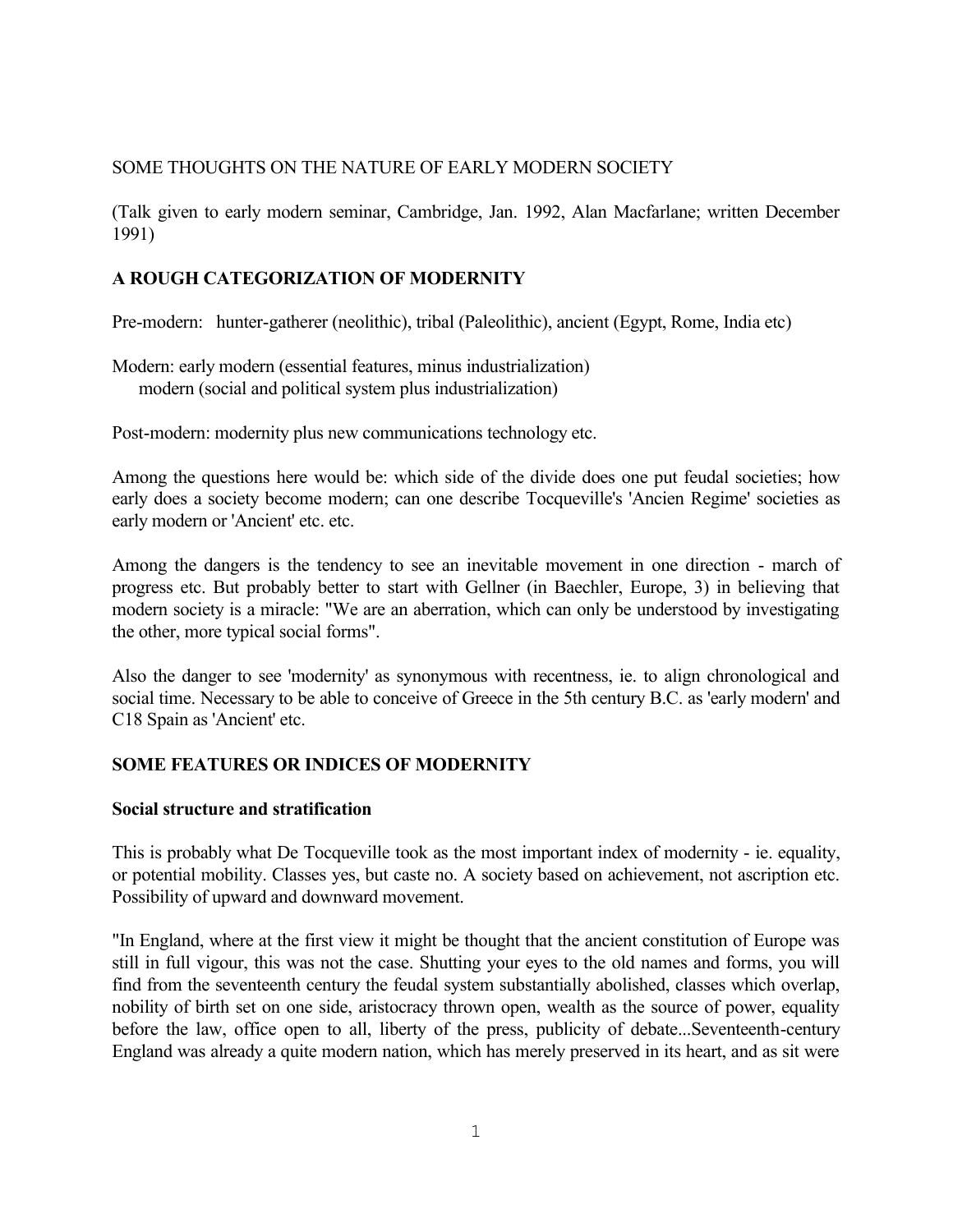embalmed, some relics of the Middle Ages." (Ancien, 21).

Most 'ancien regime' societies based on the four orders - priests, warriors, townsmen, peasants. Modernity consists of the breaking down of this into numerous occupational groups, ranked but mobile. Usually the 'peasants' constitute the huge bulk of the population - illiterate and immobile etc. , while in 'modern' societies it is the 'middling' sort who contain the bulk of the population.

It is normally thought, with De Tocqueville, that this had happened in England by the fourteenth century or earlier, and likewise in Holland. As De Tocqueville wrote:

"It was far less its Parliament, its liberty, its publicity, its jury, which in fact rendered the England of that date so unlike the rest of Europe, than a feature still more exclusive and more powerful. England was the only country in which the system of caste had been not changed by effectively destroyed....Whenever the feudal system established itself on the continent of Europe it ended in caste; in England alone it returned to aristocracy." (Ancien, 89). (But doubters - Stone, Jonathan Clark etc.)

#### **Movement from status to contract**

Another way of putting the change is from a society based on 'status' (that is birth, kinship, blood) to one based on 'contract' (that is achievement, will, intellect etc), along the lines of Maine, Tonnies and others. Using this criteria, a number of societies (e.g. early feudal ones) have been 'modern' very early on. We probably feel awkward about labelling them thus because we expect to find a whole package of features, and this, though perhaps the crucial one, is only one.

#### **Movement from the group to the individual**

Yet another way of putting the same fundamental contrast is to contrast societies based on the group ('holistic' in Dumont's sense) to those based on the individual. Vinogradoff thought this was the major contrast between Ancient and Modern:

"The most profound difference between modern and ancient organization consists in the fact that modern society starts from individuals and adjusts itself primarily to the claims of the individual, whereas ancient society starts from groups and subordinates individual interests to the claims of these groups."

(in Krader, Law, 57 )

Or more recently, as Daniel Bell put it (Contradictions, 16):

"the fundamental assumption of modernity...is that the social unit of society is not the group, the guild, the tribe or the city, but the person".

The basis question here is whether an individual has independent legal rights - in property for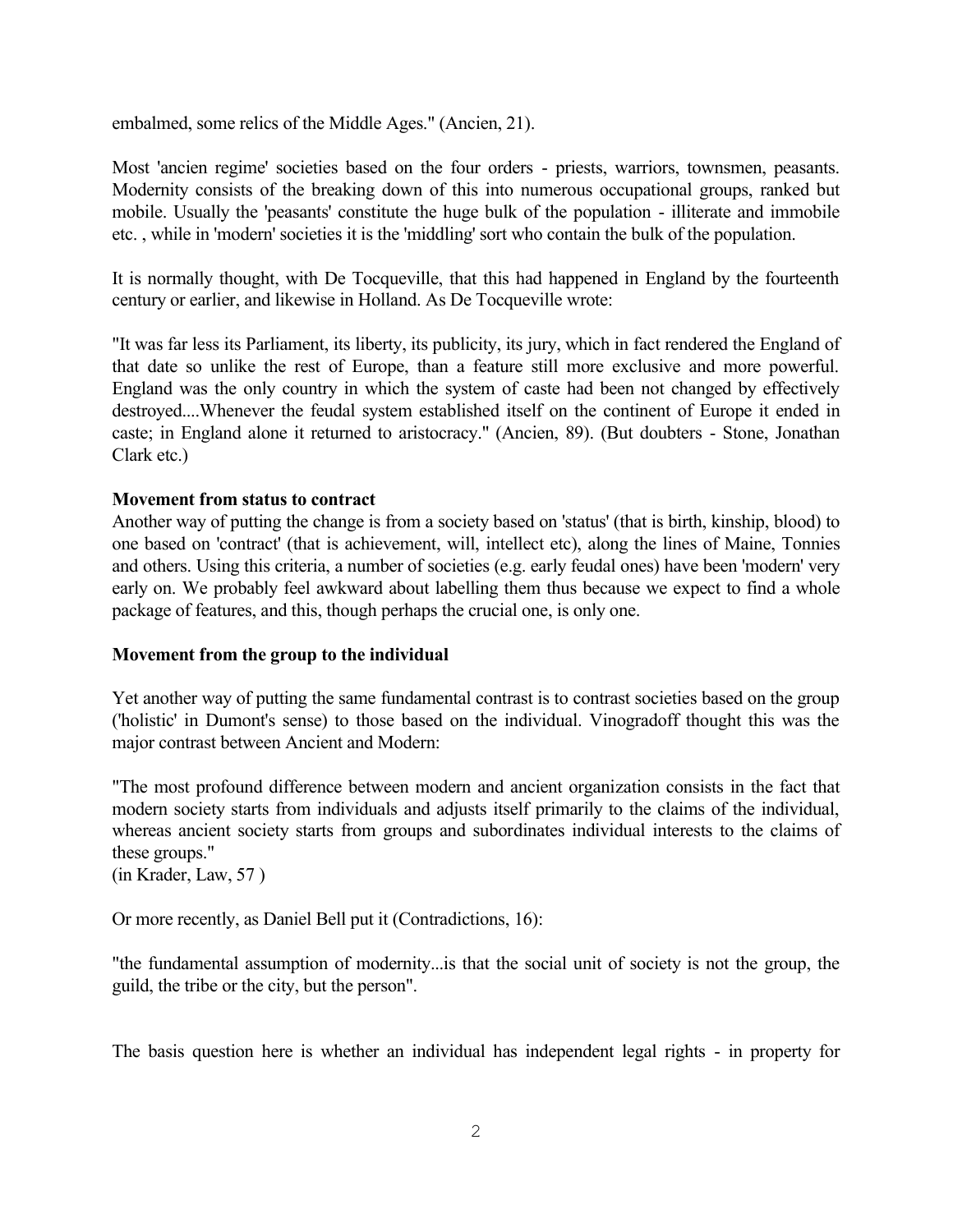instance. Again there are signs of such property individualism very early in England.

### **Absence of peasantry**

The central feature of ancien regime societies is that they are agrarian, based on the countryside. And in this countryside the basic unit of production and consumption is the family - what is called the Domestic Mode of Production. This is basically what we mean by a 'peasantry'. This was a world which lasted in France until peasants were turned into Frenchmen in the second half of the nineteenth century. But that essential split between the social unit of reproduction ( the family) and the economic unit of production (the farm worker etc.) is a necessary feature of 'modernity'. It had happened early in England and as Habakkuk long ago pointed out, the English peasant had disappeared long before the eighteenth century. Its importance was stressed by Weber as the essence of capitalism:

Basic pre-requisite for modern capitalism - "the separation of business from the household, which completely dominates modern economic life..." (Weber, Protestant, 21-2)

### **Geographical mobility**

"Le Village Immobile", from cradle to grave in one place etc., is often a feature of 'Ancien Regime' societies. High geographical mobility, with most people ending up away from where they were born is a sign of modernity. Again, now thought to be an old pattern in England.

#### **Demographic regime**

The 'Malthusian' or 'crisis' pattern is characteristic of most ancien regime societies - where there are surges and crises, where population is basically controlled, with maximum fertility and low age at marriage, by high perennial or periodic death rates. War, famine and disease the main controls. In a 'modern' regime, fertility is controlled, usually with late and selective marriage and fertility control, and is sensitive to economic change. Again, widely thought to have switched from one to the other in England by the later fifteenth century at the latest.

#### **Economic growth**

Here modernity is shown by a sustained growth in GNP and personal wealth. This is what struck Adam Smith about Europe when he compared it to China in the eighteenth century.

"China is a much richer country than any part of Europe..." (Wealth, i, 211)

"The poverty of the lower ranks of people in China far surpassed that of the most beggarly nations in Europe...". (Wealth, i, 80-1); China thought to be stationery in wealth between fourteenth and eighteenth centuries. (Wealth, i, 80); "The greater part of Europe being in an improving state, while China seems to be standing still". (Wealth, i, 211)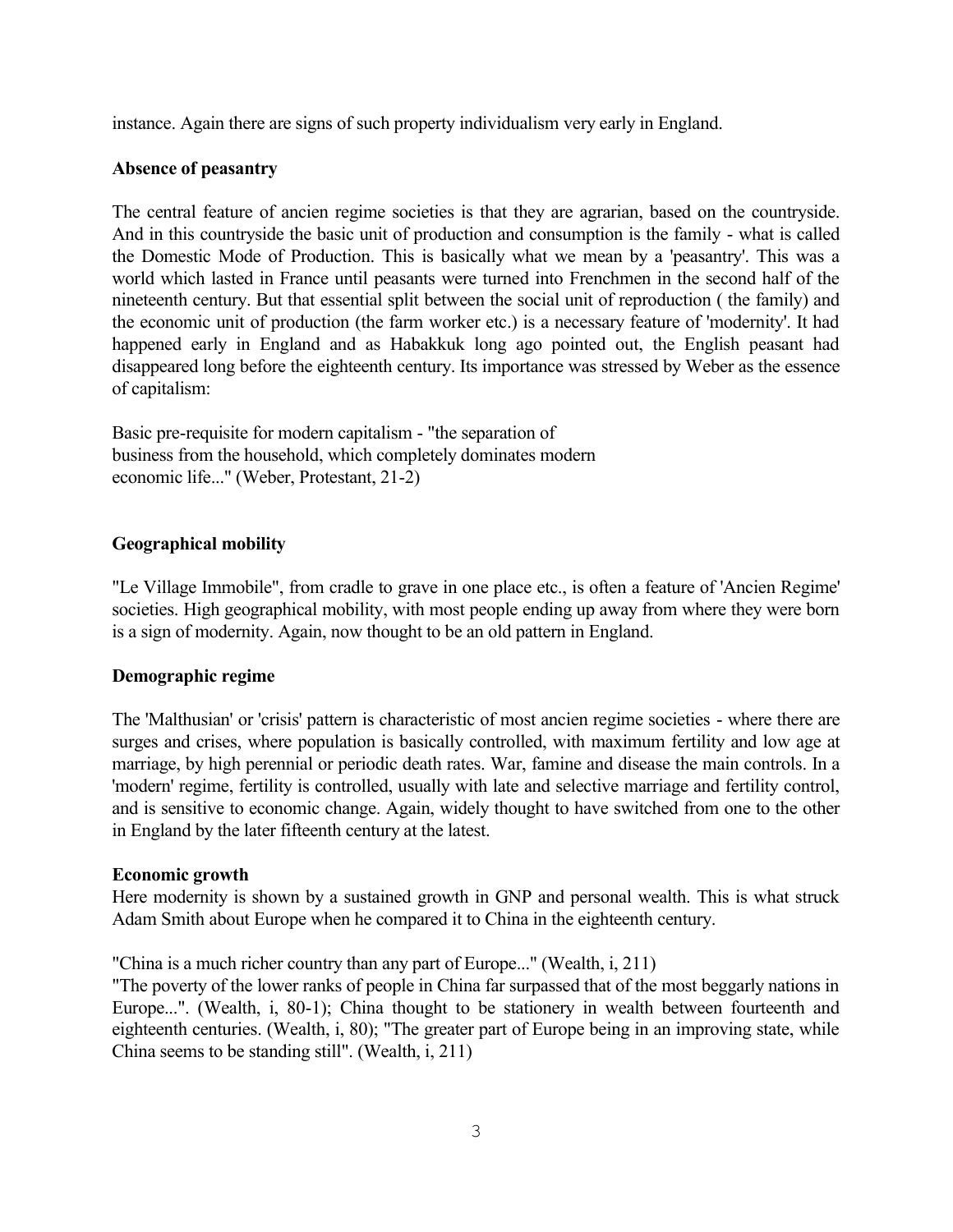Year by year agricultural and proto-industrial production was increasing net and individual wealth. There is plenty of evidence that this was again the case from at least the fifteenth century in England.

### **Technological growth**

This economic growth is related to sustained technological improvement, particularly in the application of new forms of power (first wind and water, later coal) to the process of production. But many other forms of technological growth, the compass, gunpowder, clock, glass etc. to name just a few.

#### **Scientific and open universe obeying laws**

Behind this lay the most important factor - the discovery of the method of discovery, and its open use. What is often called the Baconian revolution. That is to say, the growing belief in the orderliness of nature and its susceptibility to investigation and testing and experiment. This would later be systematised through the laboratory revolution, when industrial methods were applied to science in the later nineteenth century. But well before that, the world lay open to man's classification and investigation and there were no, or very few, forbidden areas.

Put in another way, as Bertrand Russell put it:

" The period of history which is commonly called 'modern' has a mental outlook which differs from that of the mediaeval period in many ways. Of these, two are the most important: the diminishing authority of the Church, and the increasing authority of science. " (Russell, Philosophy, 511)

Or, in the words of Lewis Mumford,

"Second only to the creation of language: the technique of creating a neutral world of fact as distinguished from the raw data of immediate experience was the great general contribution of modern analytic science. This contribution was possibly second only to the development of our original language concepts...The concept of a neutral world, untouched by man's efforts, indifferent to his activities, obdurate to his wish and supplication, is one of the great triumphs of man's imagination, and in itself it represents a fresh human value..." (Mumford, Technics, 361)

#### **Political openness**

A feature of most 'Ancien Regime' societies is that political pluralism is not allowed, they follow some form of absolutism, with a divine monarchy etc. "L'Etat c'est moi". Without going as far as full democracy, a feature of 'modernity' is the balanced constitution, with countervailing power blocks, limited monarchy or government based on some kind of contract etc. This is again a feature of English and Dutch society from at least the fourteenth century if not earlier.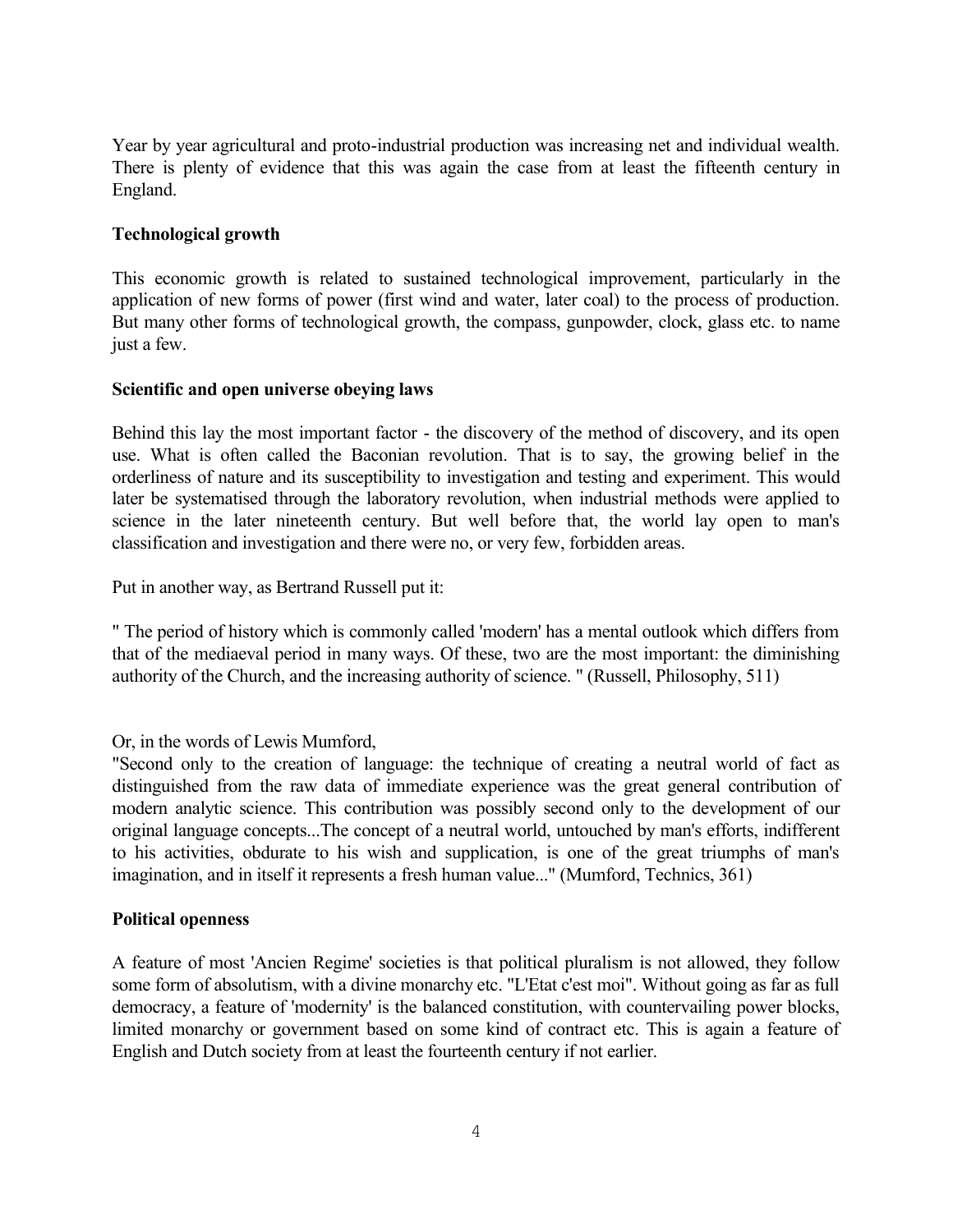### **Religious tolerance**

In 'Ancien Regime' societies the religious system tends to be both all-pervasive and closed. There is usually a concordat between State and Church so that heresy is punished by death and all thought is controlled through some form of Inquisition. The growth of sects and differing religious opinions, from the Lollards to the Quakers, is a pre-cursor of the religious pluralism which we take as one of the hall-marks of modernity. Agnosticism, the suspended religious judgment, are its concomitants. Again, the Dutch and English displayed this trait early on, but in France Voltaire was still not sure of its triumph in the later eighteenth century.

### **Disenchantment of the world**

In the 'Ancien Regime' people lived in an enchanted world, ruled by religion and magic and ritual. When Hobbes spoke of the canons of the English civil war killing the last fairy, he referred to the final stages of this disenchantment about which Keith Thomas has written. The disassociation of sensibility, separation of this world and the next, purification and attack on magic of the Puritans, are all parts of that separation of the natural from the supernatural which we take as a part of 'modernity'.

### **Rational bureaucracy**

This is a feature emphasized by Weber. Its features are well known; the development of universal rules, the separation of person and office, the decline of bribery and corruption, the adjustment of means and ends. Although not approaching the ideal type, there are widespread efforts towards this end in local administration and the law in England from at least the thirteenth century.

# **Predictable and universal law.**

There are several features here which are taken as indexes of modernity. Firstly, there is the 'rule of law', that is to say that disputes should be settled by due legal process and not by other methods (private war, feud, duels, witchcraft etc.). Secondly, there is the idea of equality before the law - that all citizens have certain inalienable rights which should be protected by the State, and which inhere in them as individuals, not because they are rich, old, male or whatever. Thirdly, there is the idea of a common or universal law, which prevails over all of a country, and is not restricted by powerful local exceptions. All three of these features and others are evident in England from very early on.

#### **Use of abstract symbolic instruments: money**

One aspect of a world where everything is levelled onto the same plane is the widespread use of money.

Money - "with all its colourlessness and indifference, becomes the common denominator of all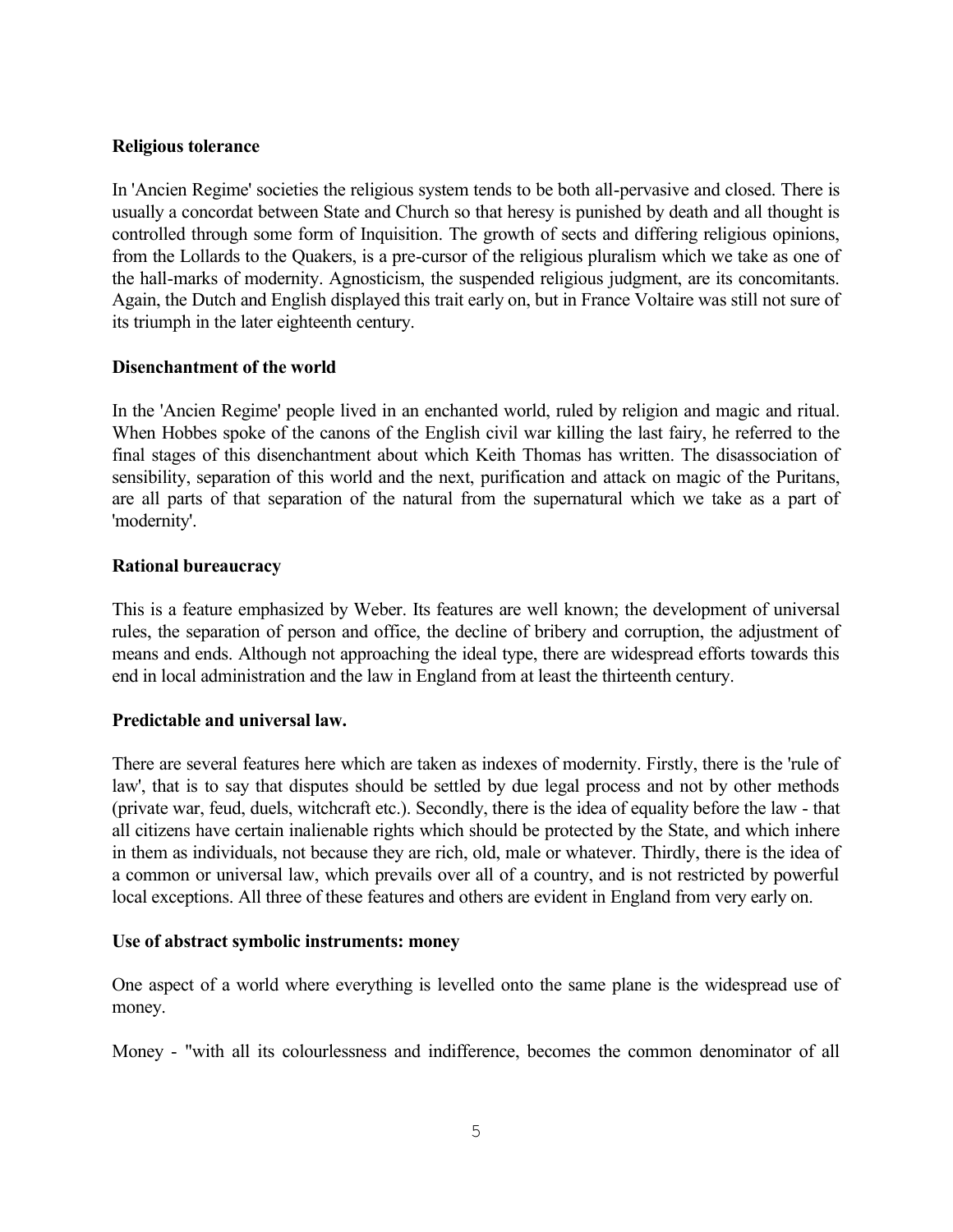values, irreparably it hollows out the core of things their individuality, their specific value, and their incompatibility". (Simmel, Metropolis, 414)

Money is a symbolic instrument which allows the transfer of values across time and space, the accumulation and easier application of capital, the transformation of a use economy into an exchange economy etc. Thus a sophisticated money economy, where almost everything can be expressed in monetary values and where the remotest region is penetrated by cash, is a sign of 'modernity'. Again, there is evidence of this in Holland and England from very early on.

#### **Use of abstract symbolic instruments: literacy**

Curiously similar to money is writing - which instead of storing wealth, stores information and power and allows its more powerful manipulation in time and space. Widespread literacy and a growing use of the new technology of the printing press are signs of modernity. Both are features, permeating widely through the countryside, in England and Holland from the sixteenth century at least.

"In the 19th century when Charles Babbage, the inventor of the first true calculating machine, wrote that **the modern world commences with the printing press** he was merely echoing the many 16th and 17th century writers who ranked printing, together with geographical discover, among the main heralds of their new age. ....(p.112) The printing press helped spread both rationalism and dogmatism, both science and religion...Even so eminently civilized a technology as the printing press is ethically neutral. " (Birdsall, Technology, 111)

# AN IDEAL TYPE TABLE OR CHECK LIST OF MODERNITY

| Modern in terms of       | C18 France England Japan |     |     |  |
|--------------------------|--------------------------|-----|-----|--|
| Social stratification    | no                       | ves | yes |  |
| From status to contract  | no                       | yes | yes |  |
| From group to individual | $\overline{\mathcal{C}}$ | yes | no  |  |
| Absence of peasantry     | no                       | yes | ?   |  |
| Geographical mobility    | no                       | yes | yes |  |
| Demographic regime       | no                       | yes | yes |  |
| Economic growth          | no                       | ves | yes |  |